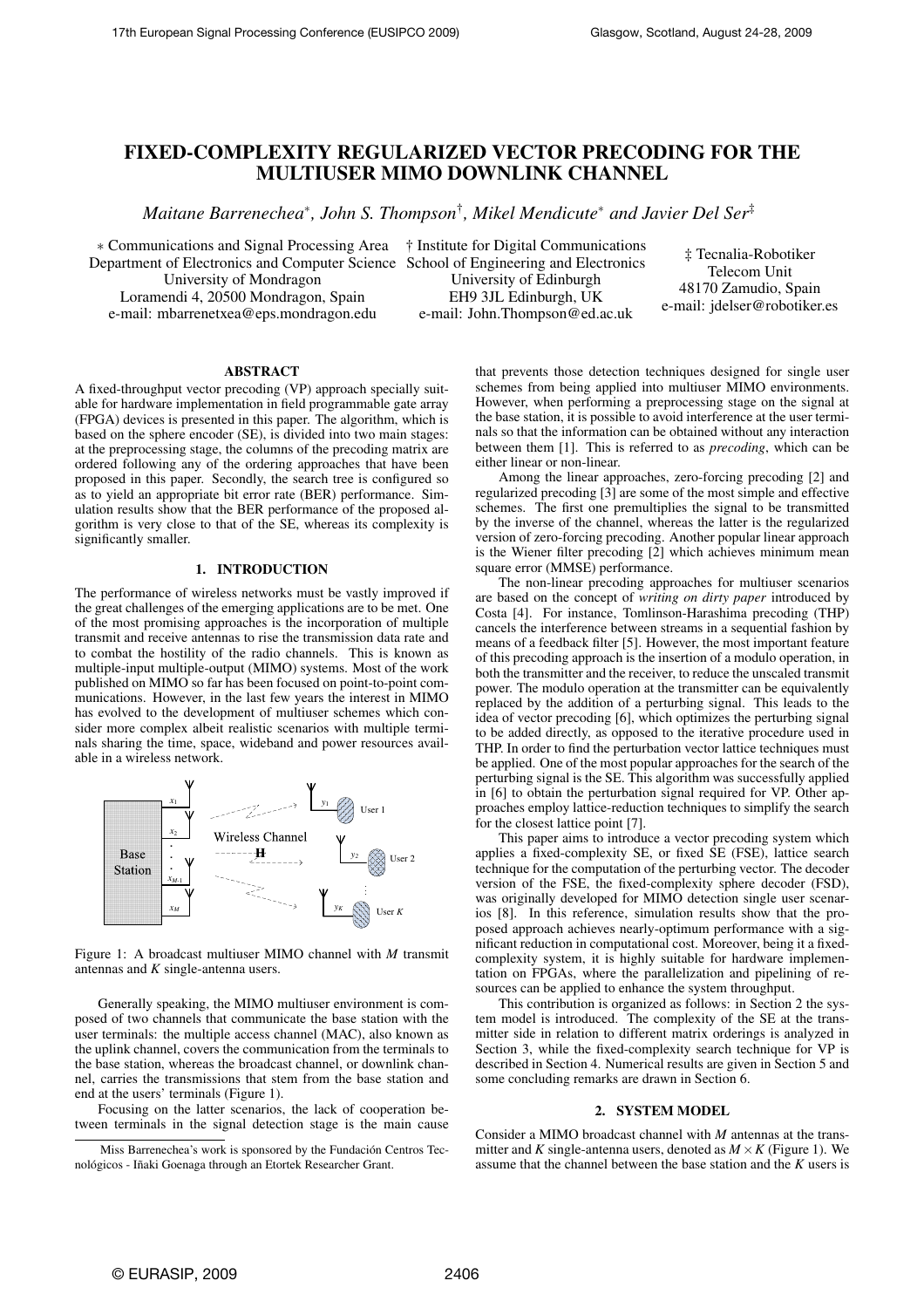represented by a complex matrix  $\mathbf{H} \in \mathbb{C}^{K \times M}$ , whose element  $h_{k,m}$ represents the channel gain between transmit antenna *m* and user *k*. The entries of the channel matrix are such that  $E[|h_{k,m}|^2] = 1$ , being *E*[.] the expectation operator. The received data at the *K* users can be written by using a vector equation

# $y = Hx + w$ ,

where  $\mathbf{y} = [y_1, \dots, y_K]^T$  represents the data received at the *K* users and  $\left[ . \right]^T$  denotes the transpose operator. The transmitted data vector is contained in  $\mathbf{x} = [x_1, \dots, x_M]^T$  and  $\mathbf{w} = [w_1, \dots, w_K]^T$  is the additive white Gaussian noise (AWGN) vector added to the signal at the user terminals. The transmitted power at the base station *Etr* is constrained as  $E_{tr} = M$ . Without loss of generality, this paper assumes  $K = M$ , i.e. the same number of transmit antennas as users.



Figure 2: Block diagram of an VP system with  $M = K$ .

An arbitrary VP system with  $M = K$  is depicted in Figure 2. The matrix  $I_K$  is the identity matrix of dimension  $K \times K$ . The data vector  $\mathbf{s} = [s_1, \dots, s_K]^T$  to be transmitted is perturbed by a complex signal  $\mathbf{a} \in \tau \mathbb{Z}^K + j\tau \mathbb{Z}^K$ , where  $\tau$  is the modulo constant. This value has to be chosen large enough so that unambiguous decoding can be performed [10]. Nevertheless, small values of  $\tau$  yield denser perturbation lattices and hence the ability of the precoding scheme to reduce the norm of the transmitted signal is enhanced. It is suggested in most of the literature on VP that  $\tau$  is chosen as  $\tau = 2(d_{max} + \Delta/2)$ , where  $d_{max}$  is the absolute value of the constellation symbol with the largest magnitude and  $\Delta$  is the minimum spacing between constellation points. The precoding matrix P shapes the signal to be transmitted and a scaling factor  $\beta^{-1}$  is applied prior to transmission to comply with the transmit power constraints. At the user terminals, the received signal is scaled by  $\beta$  again to meet the modulo operation requirements. This non-linear operation at the receivers is essential if the effects of the perturbing signal a are to be reversed.

The VP approach that achieves the best performance is the Wiener filter  $\hat{VP}$  (WF-VP), which jointly optimizes the perturbing signal, the precoding matrix and the power scaling factor to reach the MMSE solution [5]. A simpler approach to WF-VP can be attained if the transmit power is minimized instead of aiming for the MMSE solution. This approach is referred to as Regularized Vector Precoding and is supported by the following equations:

$$
\mathbf{a}_{regVP} = \underset{\hat{\mathbf{a}} \in \tau \mathbb{Z}^K + j\tau \mathbb{Z}^K}{\operatorname{argmin}} \left\| \underbrace{\mathbf{H}^H (\mathbf{H} \mathbf{H}^H + \xi \mathbf{I}_K)^{-1}}_{\mathbf{P}} (\mathbf{s} + \hat{\mathbf{a}}) \right\|_2^2, \quad (1)
$$
\n
$$
\mathbf{x} = \beta^{-1} \underbrace{\mathbf{H}^H (\mathbf{H} \mathbf{H}^H + \xi \mathbf{I}_K)^{-1}}_{\mathbf{P}} (\mathbf{s} + \mathbf{a}_{regVP}).
$$

The conjugate transpose is denoted as  $[.]^H$  and  $\|.\|_2^2$  represents the squared two-norm. The value ξ represents the inverse of the signal to noise ratio (SNR) and is defined as  $\xi = KN_0/E_{tr}$ . The real and imaginary parts of the candidates for the perturbation vector belong to the integer set. However, for the sake of simplicity only those candidate points that lie within a set boundary are considered. This selection can be made by either selecting those candidate points whose absolute values are below a certain threshold, or by reducing the number of feasible integers to a reasonable value. The latter is the approach that has been selected for this research work, being *B* the number of candidate perturbing values.

From Equation (1) one can notice that the computation of the perturbing signal a entails a search for the closest point in a lattice. One of the most popular methods for the resolution of this type of problems is the SE algorithm, which is explained in detail in the following section.

### 3. SPHERE ENCODER AND MATRIX ORDERINGS

The sphere search method is a widely used technique in detection and precoding schemes to minimize the complexity that an exhaustive search method would imply. This method consists of searching only over those points that lie within a hypersphere of radius *R* around the reference signal. Applying the sphere constraint to the computation of the perturbing vector, the cost function described in (1) can be rewritten as

$$
\mathbf{a}_{regVP} = \arg \{ \min_{\hat{\mathbf{a}} \in \tau \mathbb{Z}^K + j\tau \mathbb{Z}^K} \left\| \mathbf{P}(\mathbf{s} + \hat{\mathbf{a}}) \right\|_2^2 \leq R \},\tag{2}
$$

where  $P = H^H(HH^H + \xi I_K)^{-1}$  is the precoding matrix. The minimization problem in Equation (2) can be equivalently described as

$$
\mathbf{a}_{regVP} = \arg\{\min_{\hat{\mathbf{a}} \in \tau \mathbb{Z}^K + j\tau \mathbb{Z}^K} \left\| \mathbf{U}(\mathbf{s} + \hat{\mathbf{a}}) \right\|_2^2 \leq R\},\tag{3}
$$

where U equals the upper triangular matrix obtained by the Cholesky decomposition of  $P^H P$  or, equivalently the QR decomposition of P. The solution to (3) can be recursively obtained by using a tree search approach, starting from the level  $i = K$  and working backwards until  $i = 1$ . At each level, *B* child nodes originate from each parent node on the tree. Only those child nodes that fulfil (4) are considered as feasible solutions, with Equation (4) given by

$$
|a_i + z_i|^2 \leqslant \frac{T_i}{u_{ii}^2} \,,\tag{4}
$$

with

$$
z_i = s_i + \sum_{j=i+1}^{K} \frac{u_{ij}}{u_{ii}} (s_j + a_j),
$$
 (5)

and

$$
T_i = R^2 - \sum_{j=i+1}^{K} u_{jj}^2 |s_j + z_j|^2.
$$
 (6)

Every time a new leaf node is reached, that is  $i = 1$ , the path in the tree leading to that leaf node is stored as a feasible solution and the search radius is updated with the Euclidean distance to that leaf node. The SE search is continued with the new SE constraint. On the other hand, if the established radius is exceeded at a certain level in the tree search, such node in the tree and all its child nodes can be discarded. Eventually, the last leaf node that is reached in the tree search represents the solution to the closest vector problem [8].

As stated in [9], it can be seen from Equations (4), (5) and (6) that, on average, the number of parent nodes visited per level is inversely proportional to  $E[u_{ii}^2]$ . In addition, this effect is more relevant in the first level  $(i = K)$  since  $T_i$  decreases with decreasing *i*. Therefore, augmenting  $E[u_{KK}^2]$  would reduce the average number of nodes visited in the first level, which would lead to a reduction in the total number of paths evaluated during the tree search in the following levels. In the light of these statements, a pre-ordering of the precoding matrix **P** that would maximize the value of  $E[u_{KK}^2]$  would dramatically enhance the performance in terms of complexity of the SE search. Two ordering approaches that aim in this direction will be discussed in the following subsections.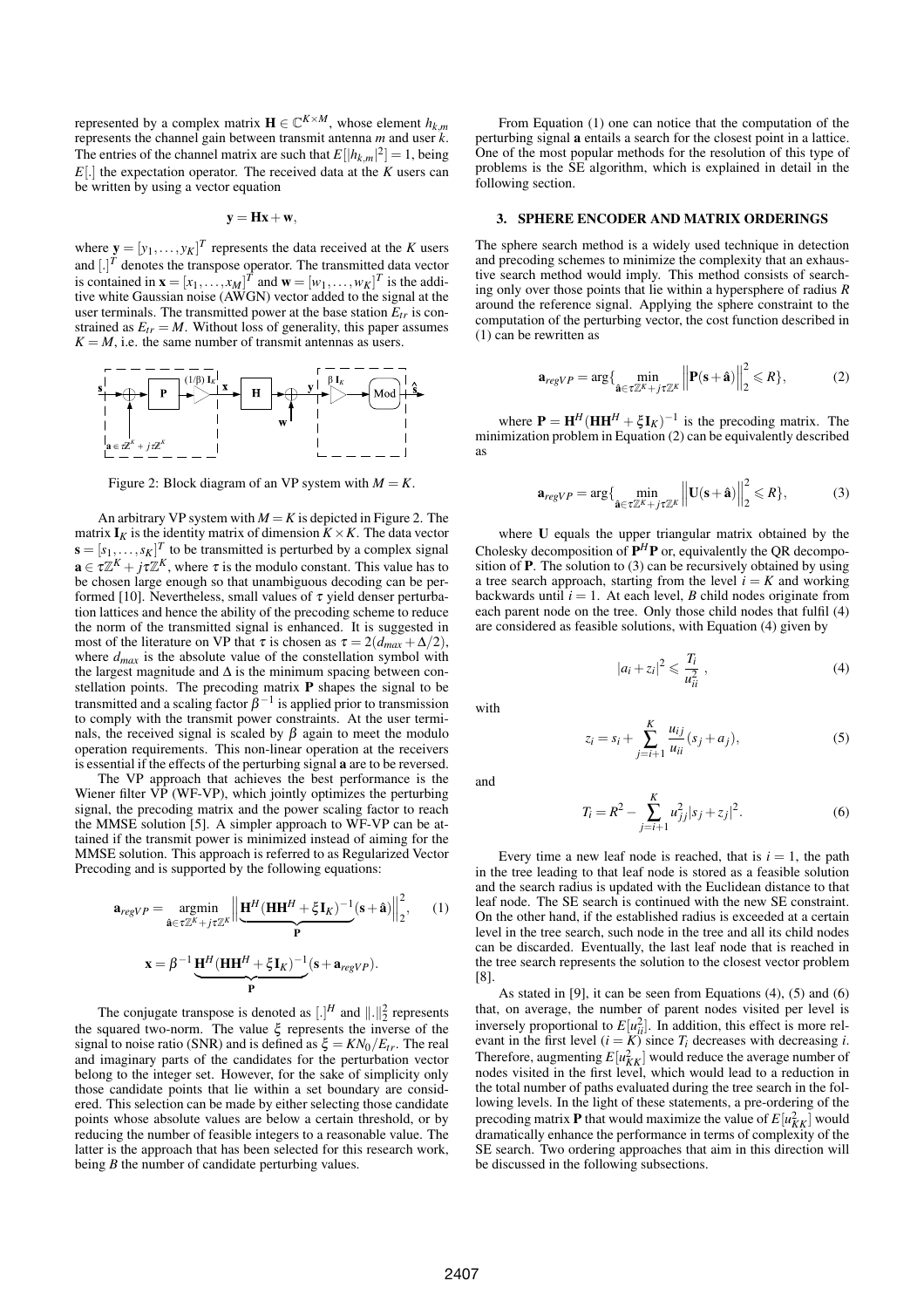#### 3.1 Iterative matrix ordering

In this section the performance of several iterative matrix ordering algorithms will be assessed. For this study, the matrix  $G =$  ${\bf P}_i^H({\bf P}_i{\bf P}_i^H)^{-1}$  will be considered, where  ${\bf P}_i$  represents the precoding matrix with the previously selected columns set to zero. At each stage of the ordering algorithm  $(i = K... i = 2)$ , the row of G with the maximum or minimum squared norm, as stated by the ordering strategy, is selected. Once the order of the columns of P has been set, these are rearranged accordingly. The ordering strategies under consideration are as follows:

- A: FSD ordering proposed in [8] for MIMO detection.
- B: The opposite of the FSD ordering.
- C: Maximization of the norm at each stage (*Max Ordering*).
- D: Minimization of the norm at each stage (V-BLAST).
- E: Alternate maximization and minimization of the norm.
- F: Alternate minimization and maximization of the norm.
- G: Maximization of the norm until the  $K/2^{th}$  stage and minimization of the rest.
- H: Minimization of the norm until the  $K/2^{th}$  stage and maximization of the rest.

These orderings have also been applied on a reverse fashion, that is from  $i = 1...K$ , hence doubling the number of orderings considered in the study. We will refer to these orderings as the *reverse* orderings.

As stated in Section 3, the relevance of  $E[u_{\overline{K}K}^2]$  is paramount in the complexity of the SE. Among all the considered orderings, the V-BLAST ordering yields the highest  $E[u_{KK}^2]$  and the smallest complexity of the SE search in terms of average evaluated nodes per level. This result is supported by [?], where the authors prove that the aim of the V-BLAST ordering is to find the permutation matrix  $\Pi$  such that the QR decomposition of  $P' = P\Pi$  has the property that the originally minimum  $E[u_{ii}^2]$  is maximized over all column permutations. In Table 1 the experimental values of  $E[u_{ii}^2]$ are displayed for the unordered, iteratively ordered (V-BLAST) and non-iteratively ordered (Max Ordering) cases for a  $6 \times 6$  system with 16-QAM modulation. For the iterative and non-iterative approaches, only the data for the ordering with best performance in terms of searched points per level for the SE have been included in each case. From the data in Table 1 it is clear that the minimum  $E[u_{ii}^2]$  in the unordered case is  $E[u_{66}^2]$ . This value is maximized by the V-BLAST iterative ordering, yielding the highest  $E[u_{66}^2]$  value among the non-iterative and the rest of iterative orderings. Therefore, the results provided in Table 1 corroborate the optimality of the V-BLAST ordering to reduce the complexity of the SE.

In addition to this, and based on Equation (6), one can assume that maximizing the sum of the  $E[u_{ii}^2]$  at each stage  $i = K \dots 1$  should reduce the  $T_i$  value by the maximum possible, and hence allow the SE to discard as many paths as possible in the algorithm. From all the studied orderings, the V-BLAST approach is the only one that yields the highest  $E[u_{KK}^2]$  at the first stage, then the highest  $E[u_{KK}^2] + E[u_{K-1,K-1}^2]$ , and so on.

To sum up, it has been shown in this subsection that the V-BLAST ordering is the optimal ordering, among the ones that have been studied, in terms of complexity of the SE search. The results of the complexity reduction for the selected ordering are shown in Table 2, where the average total number of nodes per level considered by the algorithm as feasible solutions is depicted.

#### 3.2 Non-iterative matrix ordering

Although Section 3.1 proves that the iterative V-BLAST ordering is the one that has a higher impact on the complexity reduction of the SE search, a simpler approach will be described here. This method differs from the iterative one in the pre-processing stage of the precoding matrix, where this process is performed in a non-iterative way. The columns of the precoding matrix **P** are ordered according to their norm. The ordering methodology proposed in Section

|                  |       | $E[u_{22}^2]$ | $E[u_{22}^2]$ | $E[u_{44}^2]$ | $E[u_{55}^2]$ | E<br>$u_{66}^2$ |
|------------------|-------|---------------|---------------|---------------|---------------|-----------------|
| <b>Unordered</b> | 1.905 | 0.837         | 0.478         | 0.332         | .249          | 0.197           |
| <b>Iterative</b> | 0.739 | 0.559         | 0.429         | 0.360         | 0.323         | 0.336           |
| Non-iter.        | 0.589 | 0.610         | 0.510         | 0.401         | 0.329         | 0.284           |

Table 1: Mean  $u_{ii}^2$  values for several matrix orderings in a  $6 \times 6$ system with 16-QAM modulation.

|                | SE     | SE+Iter.Ord. | SE+Non-Iter.Ord. |
|----------------|--------|--------------|------------------|
| Level 6        | 6.558  | 3.529        | 4.520            |
| Level 5        | 20.228 | 7.654        | 10.307           |
| <b>Level 4</b> | 37.468 | 11.369       | 14.763           |
| Level 3        | 46.294 | 12.309       | 14.322           |
| <b>Level 2</b> | 37.725 | 9.923        | 9.648            |
| <b>Level 1</b> | 17.774 | 5.596        | 4.729            |

Table 2: Mean value of the number of visited nodes per level for several matrix orderings in a 6x6 system with 16-QAM modulation.

3.1 will be applied here, except for a minimal change: the D ordering can no longer be related to the V-BLAST ordering since no iterative procedure is performed. Moreover, the number of ordering strategies under consideration is reduced since some of the orderings yield an identical matrix ordering, such as the D and the reverse C orderings.

From all the studied non-iterative orderings, the *Max ordering* is the one that yields the highest  $E[u_{KK}^2]$ . Nevertheless, the  $E[u_{KK}^2]$ value for the non-iterative ordering is smaller, and therefore less optimum, than that of the iterative approach, as shown in Table 1. This is an expected result since, as stated in Section 3.1, the V-BLAST ordering achieves the highest  $E[u_{KK}^2]$  value. Moreover, and following the rationale introduced in the previous section, the *Max ordering* is the non-iterative ordering that maximizes the sum  $\sum_{n=i}^{K} E[u_{nn}^2]$ at each stage, thus minimizing the number of branches visited by the SE algorithm.

The optimality of the *Max ordering* can be further justified if a closer look at the U matrix is taken. As previously mentioned, the  $u_{KK}^2$  entry of matrix **U** is the most relevant among all the diagonal values as it has a great impact on the performance of the SE search. We henceforth define  $A \triangleq P^H P$ , and therefore  $U = \text{chol}(A)$ . Applying formula (8) for the computation of the Cholesky decomposition of an arbitrary matrix for a  $4x4$  configuration, the value of  $u_{44}$  can be calculated as expression (9).

$$
u_{ij} = \frac{1}{u_{ii}} \left( A_{ij} - \sum_{k=1}^{i-1} u_{ki}^* u_{kj} \right)
$$
 (7)

$$
u_{ii} = \sqrt{A_{ii} - \sum_{k=1}^{i-1} |u_{ki}|^2}
$$
 (8)

$$
u_{44} = \sqrt{A_{44} - \underbrace{(|u_{14}|^2 + |u_{24}|^2 + |u_{34}|^2)}_{W_4}} \tag{9}
$$

Clearly from the above formulae, in order to increase the value of  $u_{44}^2$ ,  $A_{44}$  has to be maximized and  $W_4$  minimized. Simulations showed that the best performing non-iterative ordering (*Max ordering*) yielded the highest *A*<sup>44</sup> value, whereas the worst performing ordering (D ordering) achieved an *A*<sup>44</sup> value 80% smaller than the optimum. This supports the hypothesis that an increase on the value of  $A_{44}$  leads to an augmentation in the value of the  $u_{44}^2$  element. Following this observation, and since  $A \triangleq PP^H$ , the diagonal values of the matrix  $\bf{A}$  equal the squared value of the norm of the  $i^{th}$  column of the precoding matrix  $\tilde{P}$ . Therefore, by selecting the column with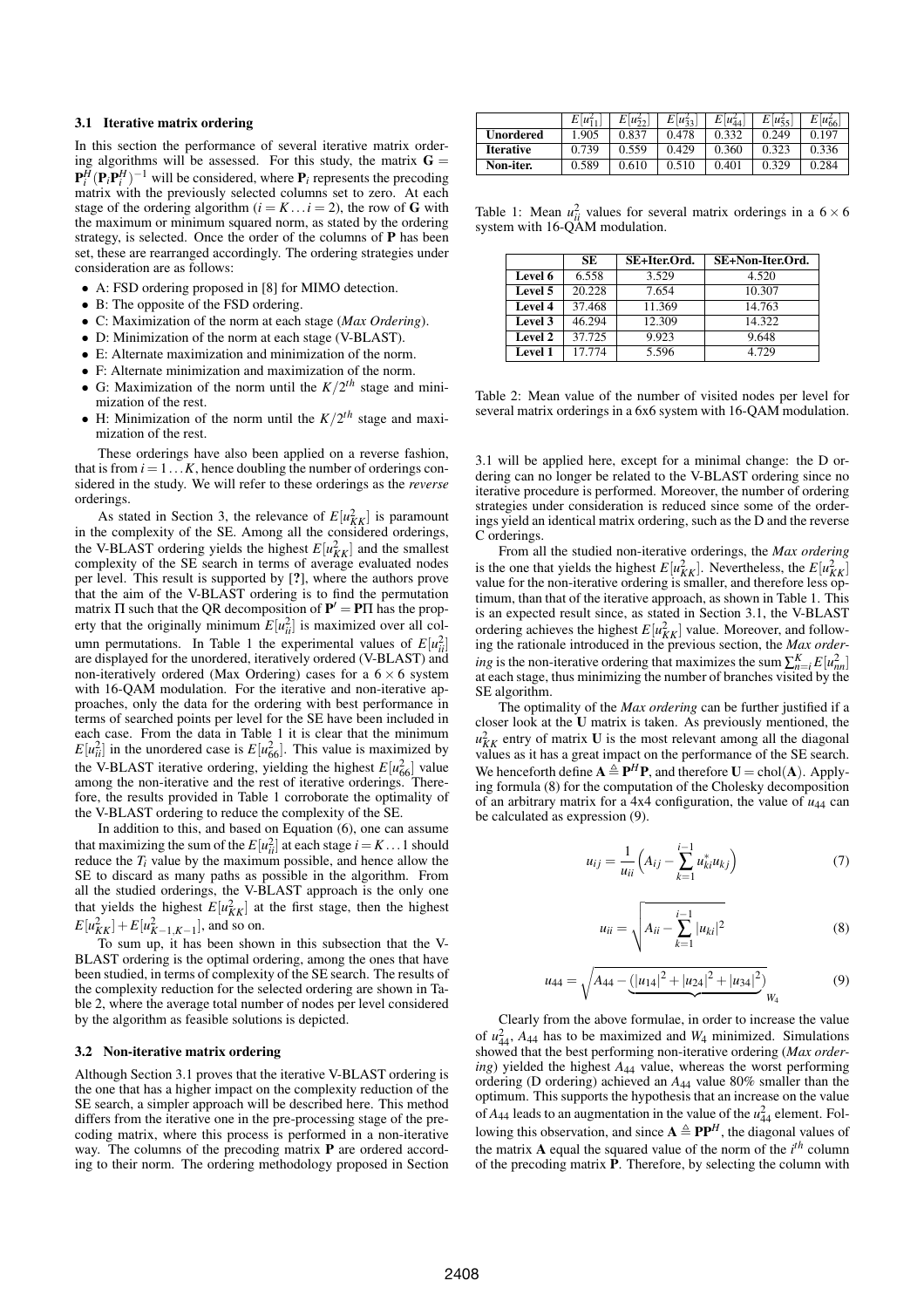the highest norm to be the first one to be processed during the tree search (when  $i = K$ ), the value of  $A_{KK}$  is maximized, which with a high probability leads to a higher  $u_{KK}^2$  value. Nonetheless, several orderings, such as B, E and G orderings, select the column of **P** with the highest norm in the  $i = K$  level and still achieve a worse performance than the *Max Ordering*.

The rationale behind this lies on the  $u_{K-1,K-1}^2 \dots u_{11}^2$  values of the U matrix, as only the *Max ordering's*  $E[u_{ii}^2]$  values render the highest  $\sum_{n=i}^{K} E[u_{ii}^2]$  at each stage. This can be explained by following Equation (8) for the computation of the diagonal elements in a Cholesky matrix. Therefore, the values of  $u_{33}^2$ ,  $u_{22}^2$  and  $u_{11}^2$  are defined as

$$
u_{33} = \sqrt{A_{33} - (\frac{|u_{13}|^2 + |u_{23}|^2}{w_3})},
$$
  

$$
u_{22} = \sqrt{A_{22} - (\frac{|u_{12}|^2}{w_2})},
$$
 and  $u_{11} = \sqrt{A_{11}}.$ 

If the  $\sum_{n=i}^{K} E[u_{nn}^2]$  is to be maximized at each stage  $i = K...1$ , the *Aii* values should have an increasing tendency as *i* decreases, that is  $A_{KK}$  >  $A_{K-1,K-1}$  > ... >  $A_{11}$ . If the *Max Ordering* is applied, it is clear that the distribution of the diagonal elements of A fulfils such condition. However, and despite the fact that a decreasing tendency of the  $W_i$  values would be desirable so as to maximize  $A_{ii} - W_i$  at the early stages of the algorithm, the matrix ordering methodology affects both coefficients in equal terms. Therefore, it is advisable not only to select the column of P with the highest norm first, but to apply this ordering criteria in the rest of the levels to reduce the complexity of the SE.

To sum up, if at each iteration *i* the column of P with the maximum norm is selected, the value of *Aii* will be maximized, which is very likely result in a higher value for  $u_{ii}^2$ . The effect of the increase of  $u_{ii}^2$  at each iteration is a reduction of the number of points to be searched by the SE, which yields a smaller complexity for the algorithm, and thus a more suitable scenario for the implementation of the FSE. The complexity reduction achieved by this ordering method is reflected in Table 2.

# 4. FIXED SPHERE ENCODER FOR VP

## 4.1 FSD for detection in MIMO systems

The FSD was originally published by Barbero [9] with the purpose of overcoming the two main drawbacks of the SD detection scheme in single-user  $N_{tx} \times N_{rx}$  MIMO systems. On one hand, the complexity of the detector is variable and depends strongly on the noise level and channel conditions. On the other hand, the sequential nature of the algorithm makes it unsuitable for hardware implementation, as the parallelism and pipelining features of such devices cannot be fully exploited.

The main feature of the FSD is the fixed-complexity tree search performed in order to find a quasi-ML solution of the detection process. As can be seen in Figure 3, the search tree is defined by  $\mathbf{n} = [n_1, \dots, n_K]$ , being  $n_i$  the number of child nodes to be considered at each level. At each level, the symbols to be selected are chosen in accordance with the Schnor-Euchner enumeration [9]. The total number of paths visited by the algorithm is calculated as  $n_T = \prod_{i=1}^{N_{tx}} n_i$ . The suggested distribution of nodes in the original FSD is  $n = [1, 1, \ldots, 1, T]$ , where *T* denotes the constellation size.

The original FSD presented in [9] performed a preprocessing stage of the channel matrix prior to developing the search for the closest lattice point. The matrix ordering stage iteratively orders the  $N_{tx}$  columns of the channel matrix starting from  $i = N_{tx}$  and working backwards until  $i = 1$ . At the first iteration the signal with the largest noise amplification is selected. For the rest of the iterations, the opposite operation is performed, i.e. the signal with the smallest noise amplification is chosen. The square norm of the rows of  $\mathbf{H}_i^{\dagger} =$  $(\mathbf{H}_i^H \mathbf{H}_i)^{-1} \mathbf{H}_i^H$  are used as the metric to evaluate the amount of noise



Figure 3: FSD tree search in a  $4 \times 4$  system with QPSK modulation.

amplification, where  $H_i$  equals the channel matrix with the columns selected in previous iterations set to zero.

However, the search for the closest lattice point that needs to be performed in a VP multiuser system entails a different problem and, therefore, the recommended design rules such as the node distribution pattern (n) or the matrix ordering do no longer apply.

## 4.2 FSE for VP in multiuser MIMO systems

The implementation of the FSE at the transmitter side is splitted in two stages:

• Matrix ordering: The columns of the precoding matrix P must be rearranged in order to achieve a better performance of the algorithm. To this end, any of the orderings described in Section 3.1 or Section 3.2 can be used. However, the BER performance of the algorithm will be different in systems where distinct orderings have been applied.

The complexity of the matrix ordering methods described in this paper differ as the iterative ordering involves performing  $K - 1$ matrix inversions, while none is required for the non-iterative procedure. However, note that the matrix ordering stage of the algorithm is performed only once per channel realization, and therefore, its complexity is negligible when compared to the processing of the whole data block.

• FSE tree search: The design of the search tree is crucial, since it has a strong influence on both the complexity of the algorithm and its performance in terms of BER.

For every system configuration a trade-off between complexity and performance has to be met. Notice that the higher the number of calculated paths is, the better the performance will be and viceversa. It all depends on the hardware resources available and the target BER. Therefore, no optimum node distribution pattern will be provided in this paper. However, some hints for a proper setup of the search tree will be supplied: first, selecting  $n_i > 1$  at high levels in the tree (when  $i = K, \ldots, i = K/2$ ) has a positive impact on the BER performance. It is advisable as well to always set  $n_1 = 1$ , as setting a higher value for this element would not make any difference if the Schnor-Euchner enumeration is followed. Finally, simulations show that those trees with  $n_K \ge n_{K-1} \ge \ldots \ge n_1$  render a better BER performance than those who do not.

# 5. SIMULATION RESULTS

For the results in Figure 4 and Figure 5 a channel model with independent and identically distributed unit-variance Rayleigh fading coefficients has been used and perfect channel state information (CSI) is assumed at the transmitter. The channel remains constant during every transmission block which consists of 100 16- QAM symbols and the modulo constant  $\tau$  has been set according to the recommendations in Section 2. The node distribution vector has been chosen as  $\mathbf{n} = [1, 1, 2, 5]$  for the  $K = 4$  antenna FSE system,  $\mathbf{n} = \begin{bmatrix} 1,1,1,2,3,4 \end{bmatrix}$  for the  $K = 6$  configuration and  **for the**  $K = 8$  **antenna FSE system.** 

The simulations in Figure 4 show that the BER performance of the non-iterative ordering FSE approach is very close to that of the